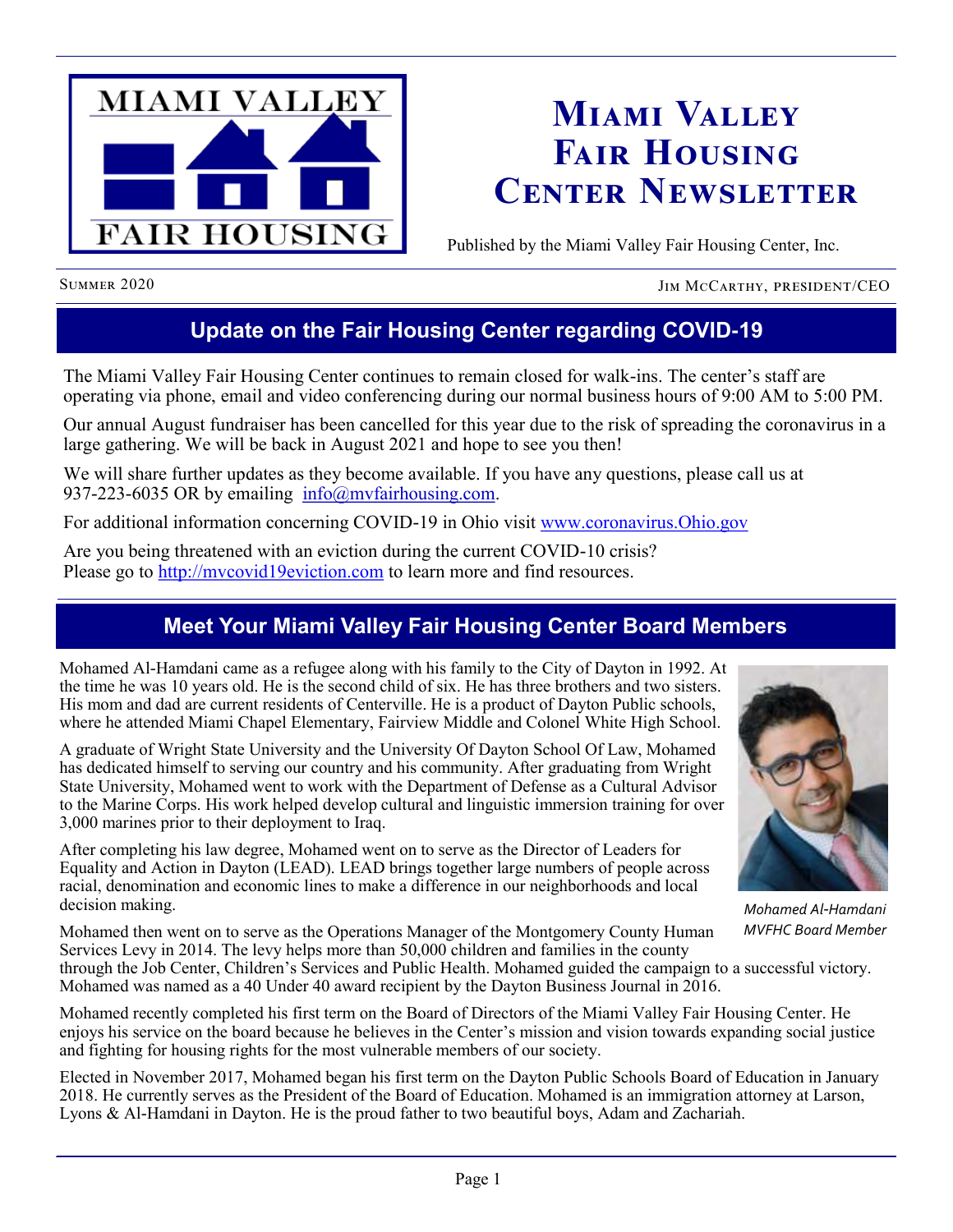## **FH Update: Landlords Need To Avoid Race Profiling and Train Staff Accordingly**

Fair housing laws protect the right of all tenants to live in a rental property without interference or discrimination, regardless of race, and this includes the right to associate with anyone you choose, regardless of the race of the individual with whom you choose to associate. This means that a landlord cannot prohibit anyone from having visitors who are of a particular color, national origin or religion, or of a specific gender or in any other way related to a protected class. All landlords need to have a discussion about this with staff so that fair housing complaints can be avoided.

In 2017 an article in the LA Times described a situation where race profiling happened to a white tenant who had a nonwhite sibling visit. She wrote: "The landlord then called me and asked why I was letting 'dangerous people' visit me. I told her that the visitor was my brother and that he was not dangerous. My landlord then told me that I was not allowed to have my brother over as a guest because she wanted to 'keep the house safe' and did not want 'dangerous people' on the property. I told her that I didn't think she could stop my brother from visiting me and reiterated that he was not dangerous in any way. The following week, I was issued a '60-Day Termination of Tenancy' notice."

While it is important to keep properties safe, property managers and staff need to avoid unfounded situations that are prompted by either overt or implicit bias.

*Information for the article was gathered by John Zimmerman, VP Miami Valley Fair Housing, from a 2017* LA Times *article found at <http://www.latimes.com/business/la-fi-rentwatch-discrimination-20170121-story.html>*

### **Fair Housing Update: Fair Housing Tips for Service Technicians**

Familial Status — Prohibitions:

The 1988 Fair Housing Act Amendments prohibit housing discrimination against families with children and/or households with any person under the age of 18. Protection is extended to pregnant women and persons in the process of securing legal custody of children.

Familial Status & Building Safety:

If building amenities are not safe, agents should work with service technicians to correct structural deficiencies since this cannot be used as a reason to refuse a household covered by familial status. In addition, the management company or property owner cannot refuse access by children to areas such as swimming pools, weight rooms, and saunas even though HUD does give us some examples of allowable restrictions. For example, it might be reasonable to disallow children under 5 from accessing a hot tub. In other words, the management company or property owners may impose reasonable health and safety rules that limit access by unaccompanied children to such areas. A key word is "reasonable." The building's rules should not make use of building amenities by families difficult.

Maintenance of accessible features:

Some organizations think that installing a feature ends their FHA or ADA responsibility. Installation is the opposite; it is the beginning of the responsibility. Maintenance personnel should ensure continued access. Examples of activities service techs maintain are:

- Eliminating obstructions to accessible parking and access aisles.
- Ensuring that accessible parking is used only by those with proper tags.
- Making sure accessible routes (sidewalks, ramps, curb ramps) are unobstructed and in good shape (no gaps or faults in concrete that could impede a wheelchair).
- Making sure there are no protruding objects that could be trip hazards for people with visual impairments.
- Snow and ice removal when appropriate. Because local codes are important to this task, owners and managers should have a policy on this that meets their local jurisdictions requirements.

*The information in this article was collected by John Zimmerman, VP Miami Valley Fair Housing Center, from resources from HUD. To view more information go to<https://portal.hud.gov> and use these search words: "Fair Housing — It's Your Right." Also, visit [www.mvfairhousing.com/rental](http://www.mvfairhousing.com/rental) to retrieve Fair Housing for Service Technicians.*